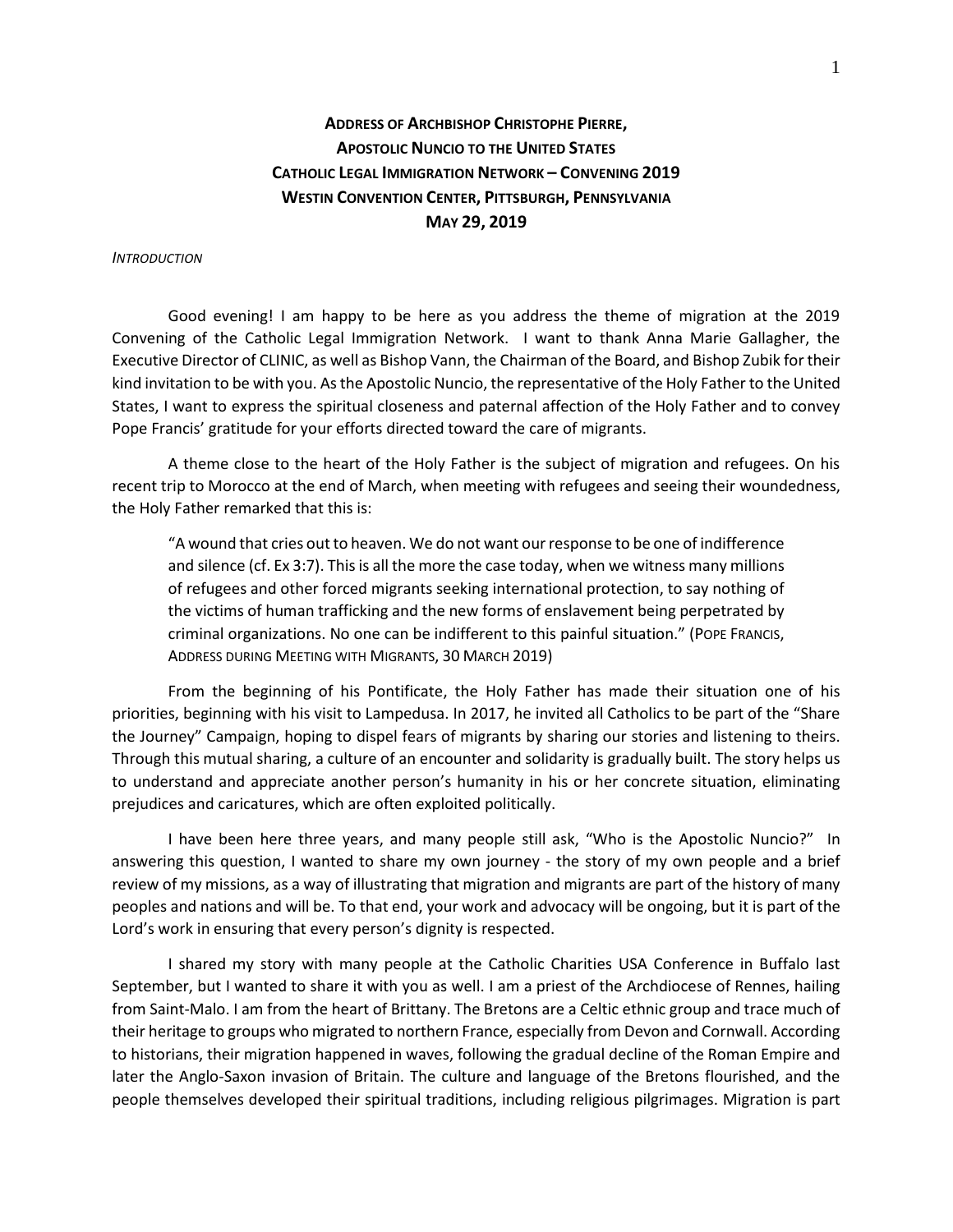of the story of my people, just as it is part of the story of the people in this country. Frankly, it is part of the story of every people I have encountered in my diplomatic missions.

My first mission as a Vatican diplomat was in New Zealand, which, at the time, seemed to be the most distant outpost. Between 1800-1930, during a time of rapid industrialization, more than 48 million people left Europe for the New World or for Australia and New Zealand. The immigration to New Zealand was continuing, even when I arrived there in 1977! New people were arriving with struggles, hopes, and dreams.

After four years, I was sent to Mozambique and Zimbabwe, and from there to Cuba. You know that many were forced to flee from Cuba due to the political situation and that many families were separated from one another and from their homeland – a situation which continues. From Cuba, I went to Brazil, a former Portuguese colony with an immense Catholic population; people came from all over the world, and the effects of migration were evident. While there was great poverty, there was also a festive spirit and an authentic cultural synthesis that the encounter between peoples produced.

I left Brazil to work in Geneva at the Permanent Mission of the Holy See to the United Nations. There I became immersed in the political dimensions of the problem of migration. In 1995, I was appointed as Apostolic Nuncio to Haiti, a nation that has suffered from poverty, corruption, governmental instability, and a series of national disasters. Haitians began arriving in this country in large numbers following the collapse of the Duvalier government, and the trend of migration here continued following the earthquake there in 2010.

After four years in Haiti, I was transferred to Uganda, which experienced the displacement of many people during the Ugandan civil war, which ended in 1986. What should be clear by now is that many people are forced to flee their homes and their countries of origin to survive. They are looking for a better place, a safer place to live and to raise their families. They are not looking merely to flaunt the laws of others.

In March 2007, I began a new mission as Apostolic Nuncio to Mexico, where I served for nine years prior to my appointment to the United States in 2016. I have been able to see the issue of migration from both sides of the border, and more important than the "issue", I have come to know the people who have dreams for a better life and yet who suffer from a broken system. Many come to the United States from Mexico or through Mexico fleeing extreme poverty and violence, due to drug and human trafficking and to ethnic and religious persecution. In addressing the Diplomatic Corps in 2015, the Holy Father noted that migrants "at times are not searching for a better future, but simply a future, since to remain in their own country would mean certain death." (POPE FRANCIS, ADDRESS OF THE HOLY FATHER TO THE DIPLOMATIC CORPS, 12 JANUARY 2015)

I mention all this to make a simple point: throughout the whole world, migration is an issue that cannot be avoided. It must be addressed, not in a hostile, confrontational way, but in a prudent and just way that respects the dignity of each person and that allows for a mutual enrichment of peoples and cultures. This is the story of the people of the United States. People came to the new world, often fleeing poverty and religious persecution, in search of a better future, marked by the promise of freedom.

After the initial migration, in the middle of the nineteenth century, the Irish came to these shores, fleeing famine and religious persecution. They often faced discrimination for being both Irish and Catholic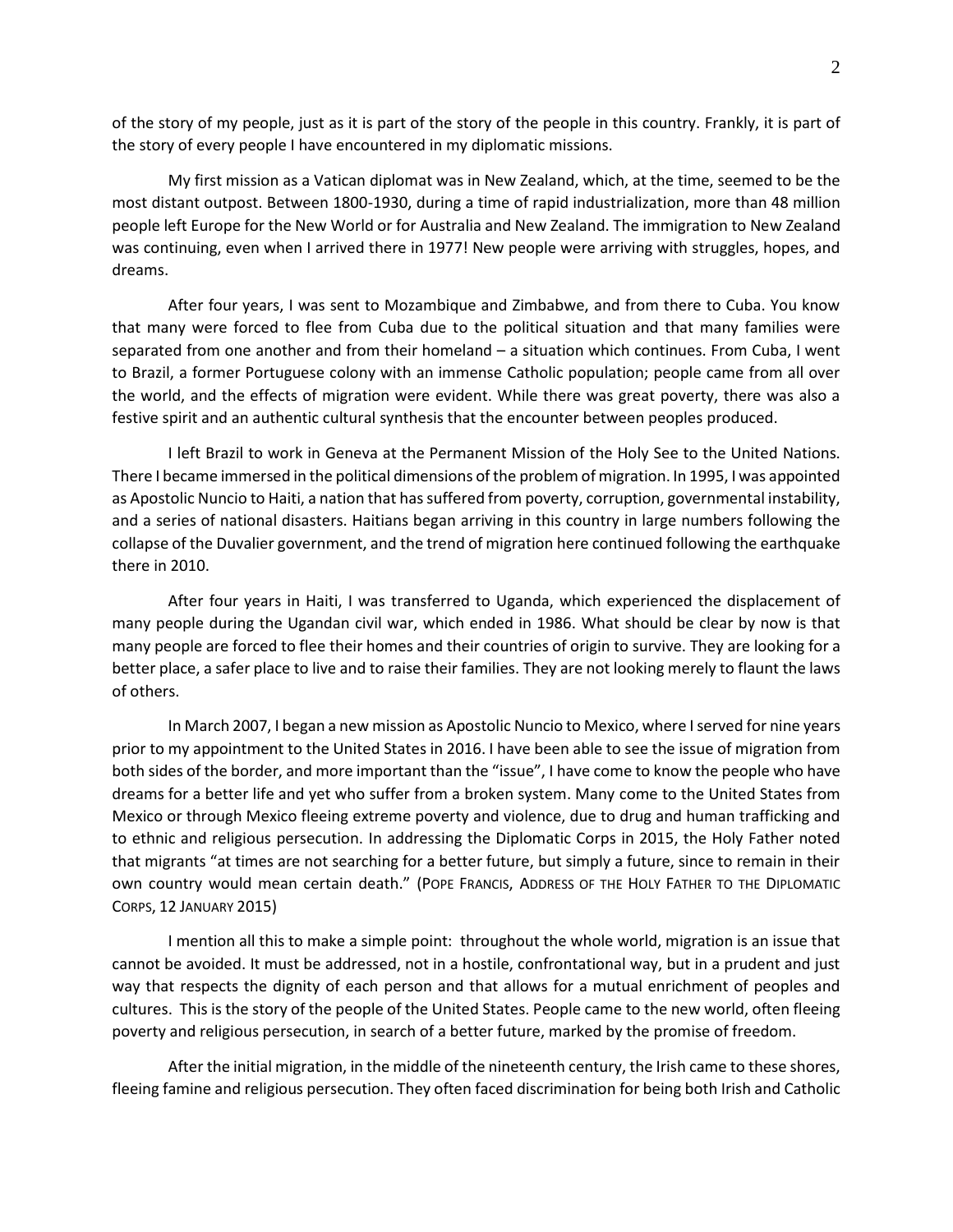and were often disillusioned by the signs that read, "NINA" – No Irish Need Apply. It was the Church that supported many of these newcomers, and it was the Church once more who supported waves of Eastern European and Italian immigrants at the time of the industrial revolution. The United States also generously welcomed so many displaced persons after the Second World War, and again, after Vietnam, receiving refugees from Vietnam, Cambodia and elsewhere.

Rightly, this nation is called a "melting pot", with the Statue of Liberty standing as a symbol of the promise of freedom. The words of Emma Lazarus, author of the sonnet, the New Colossus, ought to speak to all gathered here: "Give me your tired, your huddled masses yearning to breathe free."

Now once more, this country – and the Church with it – is confronted with new migrants, coming from the global South. What will our response be? Migration cannot be ignored as some sort of peripheral issue. Indeed, the Holy Father and the bishops in this country keep pointing our attention to this reality. Beginning with his trip to Lampedusa, Pope Francis has kept this issue in front of us. The Pope draws our attention to reality by frequently speaking about migrants. He does not want them to escape from our sight. He wants us to accept our responsibilities. I think the American bishops have recognized this responsibility in their pastoral responses, and you are looking for effective and constructive solutions to problems that are affecting the whole world. Your gathering here is a sign of solidarity with migrants and with each other. It also offers hope that your collective experience can be enriching and assist in the discernment of a path forward through the humanitarian crisis experienced at the border of this country and throughout the world.

## *WHAT IS GOD ASKING OF US?*

I have shared my story with you, but you also have your stories. You have the story of your personal journeys, but there are the many stories which you have heard with your ears and seen with your eyes – stories that take on flesh in the person to whom you minister.

Pope Francis asks the Church: What is God asking of us? In other words, what type of Church should we be for migrants? At World Youth Day in Brazil, six years ago, he answered his own question:

"We need a Church unafraid of going forth into their night. We need a Church capable of meeting them on their way. We need a Church capable of entering into their conversation. We need a Church able to dialogue with those disciples who, having left Jerusalem behind, are wandering aimlessly, alone, with their own disappointment, disillusioned by a Christianity now considered barren, fruitless soil, incapable of generating meaning." (POPE FRANCIS, ADDRESS TO THE BISHOPS OF BRAZIL, 28 JULY 2013)

Pope Francis recognizes that there has been a relentless process of globalization and urbanization, which, positively has created opportunities for some and, through advances in communications, has made new information and services available. Nevertheless, he notes that, "many are living the negative effects of these realities without realizing how they affect a proper vision of man and the world. This generates enormous confusion and emptiness which people are unable to explain, regarding the purpose of life, personal disintegration, the loss of experience of belonging to a 'home' and the absence of personal space and strong personal ties." (POPE FRANCIS, ADDRESS TO THE BISHOPS OF BRAZIL, 28 JULY 2013)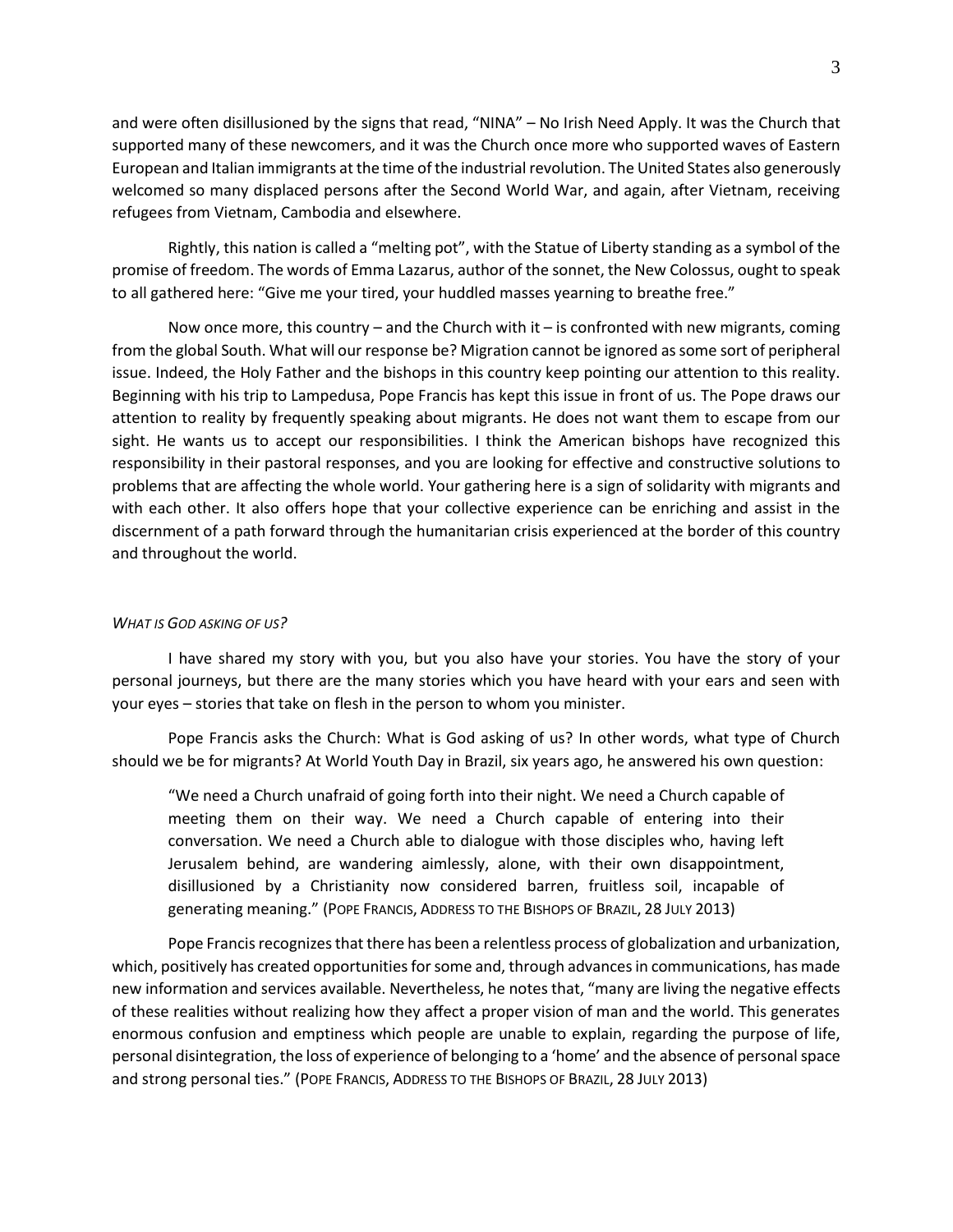What is God asking of us? Of His Church? In January 2019, with the support of the Holy See, the Intergovernmental Conference adopted the "Global Compact for Safe, Orderly and Regular Migration." The Holy Father commented during his trip to Morocco that the Compact helps us to see that "it is not just about migrants", as if their lives and experiences were completely unrelated to the rest of society, or their status as persons with rights was somehow "on hold" because of their current situation. "The side of the border on which a migrant stands does not make him or her more or less human." (cf. POPE FRANCIS, ADDRESS DURING MEETING WITH MIGRANTS, 30 MARCH 2019; MESSAGE OF HIS MAJESTY KING MOHAMMED VI, MARRAKECH, 10 DECEMBER 2018)

# *WITNESSING TO THE DIGNITY OF THE HUMAN PERSON*

What should be the response of the Church? She should witness to the dignity of the human person. The Holy Father states:

"The Church affirms the right to serve man in his wholeness, and to speak of what God has revealed about human beings and their fulfillment. The Church wants to make present that spiritual patrimony without which society falls apart and cities are overwhelmed by their own walls, pits, and barriers. The Church has a right and duty to keep alive the flame of human freedom and unity." (POPE FRANCIS,ADDRESS TO THE BISHOPS OF BRAZIL, 28 JULY 2013)

When the Holy Father refers to speaking about "human beings and their fulfillment," concretely he means proposing a clear vision of man and his destiny. Pope Benedict XVI in *Caritas in veritate* warned that migrants were particularly at risk, writing that they are often "considered as a commodity or mere workforce. They must not, therefore, be treated like any other factor of production. Every migrant is a human person who, as such, possesses fundamental, inalienable rights that must be respected by everyone and in every circumstance." (POPE BENEDICT XVI, ENCYCLICAL LETTER *CARITAS IN VERITATE,* 29 JUNE 2009, 62)

To that end, in his recent trip to Morocco, the Holy Father took up once more four words, which he wrote about in his 2018 Message for the World Day of Migrants – *to welcome* or accept; *to protect*; *to promote*; and *to integrate*.

What does he mean by this? In short, *to welcome* means to offer broader options for migrants and refugees to enter destination countries safely and legally. The implication here would be comprehensive immigration reform, without which the emergency of illegal immigration and the exploitation of migrants, especially through human trafficking, will continue.

*To protect* means defending the rights and dignity of migrants, regardless of their immigration status. Catholic teaching regarding respect for human life and Catholic Social Doctrine rest upon the dignity of the human person. Because of this and because of what has been revealed to us, Catholics have a special obligation to defend and protect the most vulnerable, from the unborn to the migrant.

In his exhortation, *Gaudete et Exsultate* (cf. nn. 101-103) Pope Francis writes:

"We often hear it said that, with respect to relativism and the flaws of our present world, the situation of migrants, for example, is a lesser issue. Some Catholics consider it a secondary issue compared to the 'grave' bioethical questions. That a politician looking for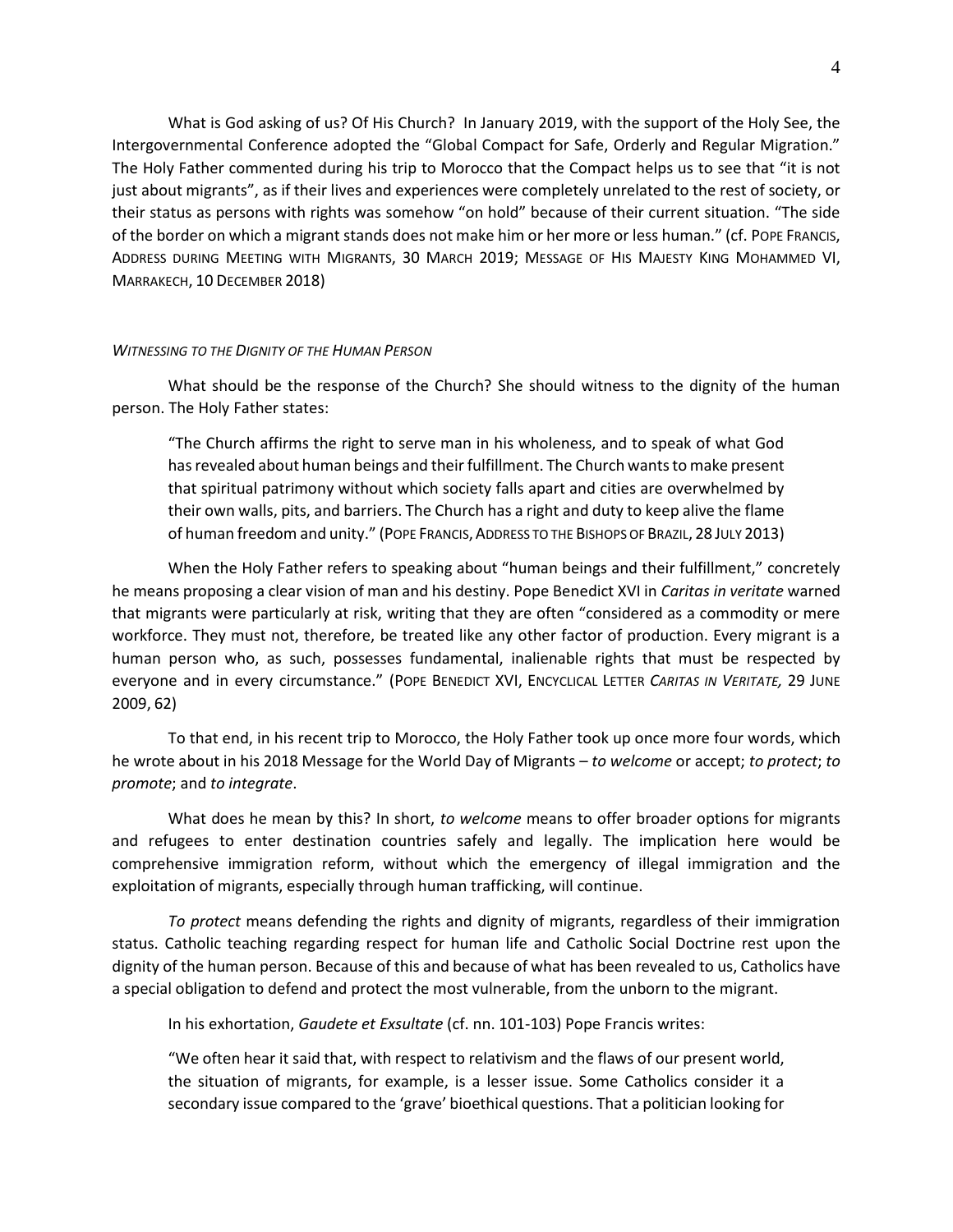votes might say such a thing is understandable, but not a Christian, for whom the only proper attitude, is to stand in the shoes of those brothers and sisters of ours who risk their lives to offer a future to their children. Can we not realize that this is exactly what Jesus demands of us, when he tells us that in welcoming the stranger we welcome him (cf. Mt 25:35)? …" (POPE FRANCIS, APOSTOLIC EXHORTATION *GAUDETE ET EXSULTATE*, 19 MARCH 2018, 102)

*To protect* the rights and dignity of the person also means giving special attention to unaccompanied minors and women, guaranteeing the right to adequate medical, psychological and social assistance demanded by their dignity as persons.

*To promote* means to work to ensure that everyone – both migrants and local residents – can enjoy a safe environment in which to develop their gifts. This necessary involves their security, but it goes beyond this to creating an environment that promotes authentic human flourishing and development of one's God-given gifts and talents so that all may make a positive contribution to the culture in which they find themselves. Promotion of the human person also means working toward eliminating forms of unjust discrimination, racism, and xenophobia.

Positively, it also means taking those steps toward learning new languages, developing friendships, and accepting one's social responsibilities; on the part of migrants, this would also involve showing respect for host countries and peoples, developing social bonds. At the same time, the Church must find its prophetic voice in promoting their dignity within their countries of origin, challenging the conditions which force people to flee their countries for reasons of war, violence, poverty and governmental corruption.

Welcoming, protecting, and promoting the human person and his or her dignity lead to a final step: *integration*. Integration means not being conditioned by fear and ignorance but working positively for mutual cultural enrichment.

Thus, the first response of the Church is to offer the world a coherent vision of the human person *and* to remind the public and those with authority that migrants are people too! It is also incumbent upon us to be *witnesses* to the God who is love by our own care of our brothers and sisters – even those who are strangers to us.

But in his 2019 Message for the  $105<sup>th</sup>$  World Day of Migrants and Refugees, the Holy Father reminds us that these four verbs – welcome, protect, promote and integrate – do not apply only to migrants and refugees:

"Yet these verbs do not apply only to migrants and refugees. They describe the Church's mission to all those living in the existential peripheries, who need to be welcomed, protected, promoted, and integrated. If we put those four verbs into practice, we will help build the city of God and man. We will promote the integral human development of all people. We will also help the world community to come closer to the goals of sustainable development that it has set for itself, and that, lacking such an approach will prove difficult to achieve" (POPE FRANCIS, MESSAGE FOR THE 105<sup>TH</sup> DAY OF MIGRANTS AND REFUGEES, 30 APRIL 2019)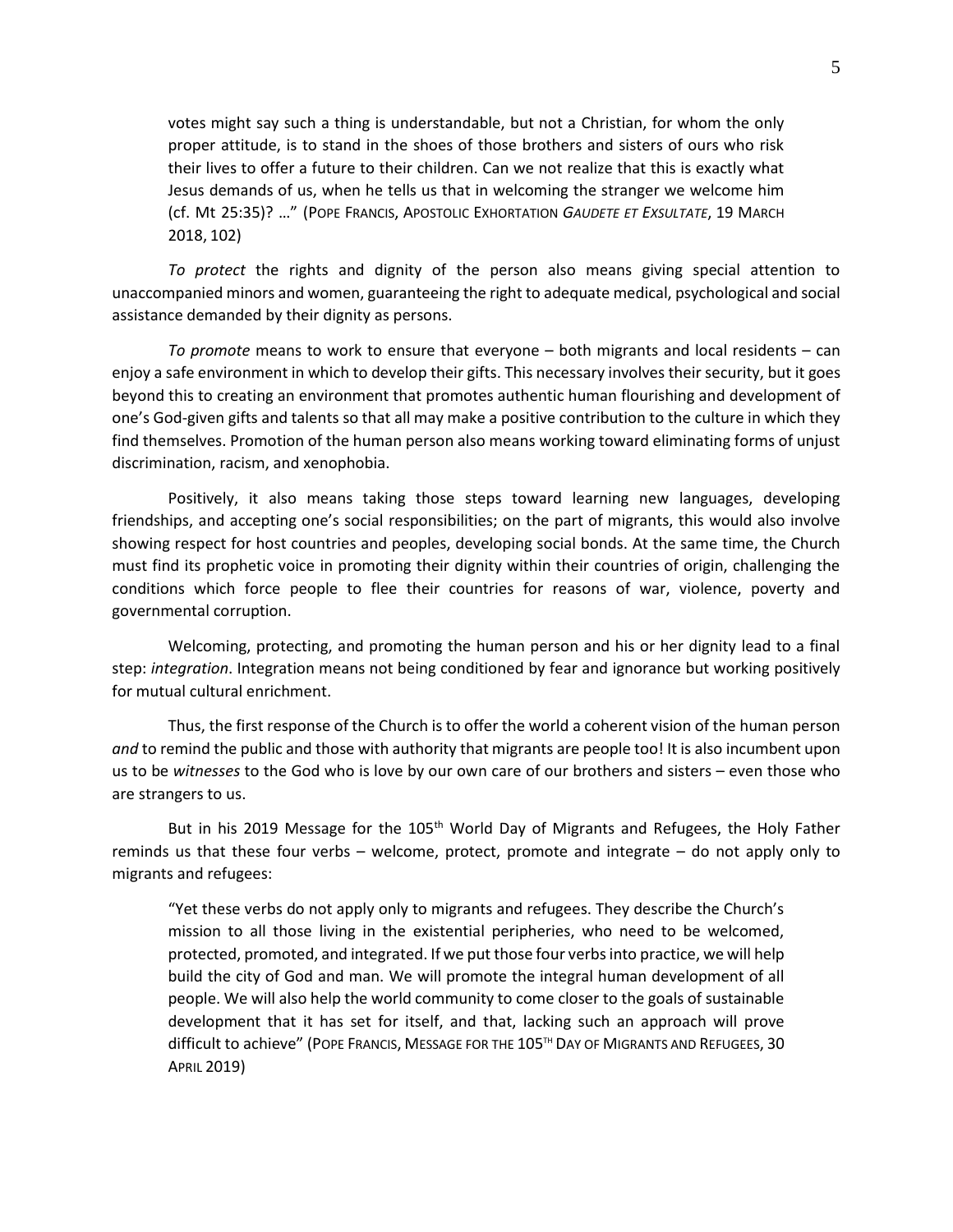This, we need to be in a permanent state of mission, putting into practice these four verbs, but the *method* for carrying out the mission lies in our *personal* witness:

"Concerning mission, we need to remember that its urgency derives from its inner motivation; in other words, it is about handing on a legacy. As for method, it is essential to realize that legacy is about witness; it is like a baton in a relay race: you don't throw it up in the air for whoever is able to catch it, so that anyone who doesn't catch it has to manage without. In order to transmit a legacy, one needs to hand it over personally, to touch the one to whom we give, to relay this inheritance." (POPE FRANCIS, ADDRESS TO THE BISHOPS OF BRAZIL, 28 JULY 2013)

We can ask: Are we as Catholics giving effective and personal witness to the dignity of the human person and to the God in whose image and likeness the person is made? We are afforded during these days the opportunity to reflect on whether our work and ministry personally communicate, especially to the migrant, the love experienced from Jesus and the Church.

What are we to do? Give witness to the Risen Lord, journeying with others. We could think of the Lord's accompaniment of the disciples on the Road to Emmaus or Philip's accompaniment of the Ethiopian Eunuch; or even Barnabas' accompaniment of Paul during the early stages of their mission to the Gentiles. The Apostolic Church consistently gave witness to the Risen Lord who transforms situations of sadness and frustration into one's of joy and understanding.

### *A CHALLENGE TO HUMAN DIGNITY: AN UNHEALTHY NATIONALISM*

The Acts of the Apostles states that it is necessary to undergo many hardships to enter into the Kingdom of God (cf. Acts 14:23) Indeed, many of the hardships migrants face and much of the opposition to the Church's mission of defending the dignity of the person is rooted in an unhealthy nationalism, resulting from fear and insecurity – perceiving the other as a threat. Things are changing too quickly for some.

The modern period, impacted by globalization, rapid advances in technology and communication, the great movement or displacement of persons, and a loss of a Christian anthropology, has created a diminished sense of belonging. This is what alienates people, who suffer from insecurity. The noted philosopher Zygmunt Bauman wrote:

"The roots of insecurity are very deep. They are embedded in our way of living; they are marked by the weakness of bonds… by the crumbling of community, by the substitution of human solidarity with competition. The fear generated by this situation of insecurity … is diffused throughout all the aspects of our life." (ZYGMUNT BAUMAN, "ALLE RADICI DELL'INSICUREZZA," INTERVISTA A CURA DI D. CASATI, *CORRIERE DELLA SERA*, 26 JULY 2016, P. 7.)

In the face of this existential fear and fear of new people with different languages, customs, and even religions, one approach would simply be to build a wall around ourselves as a means of protection from the unknown, clinging to what is known like a security blanket. The call to build walls, as if we could insulate ourselves from the problem of migration, is not always motivated by prejudice; perhaps, underlying it is genuine fear or at least believing the Sartrian lie, "Hell is other people."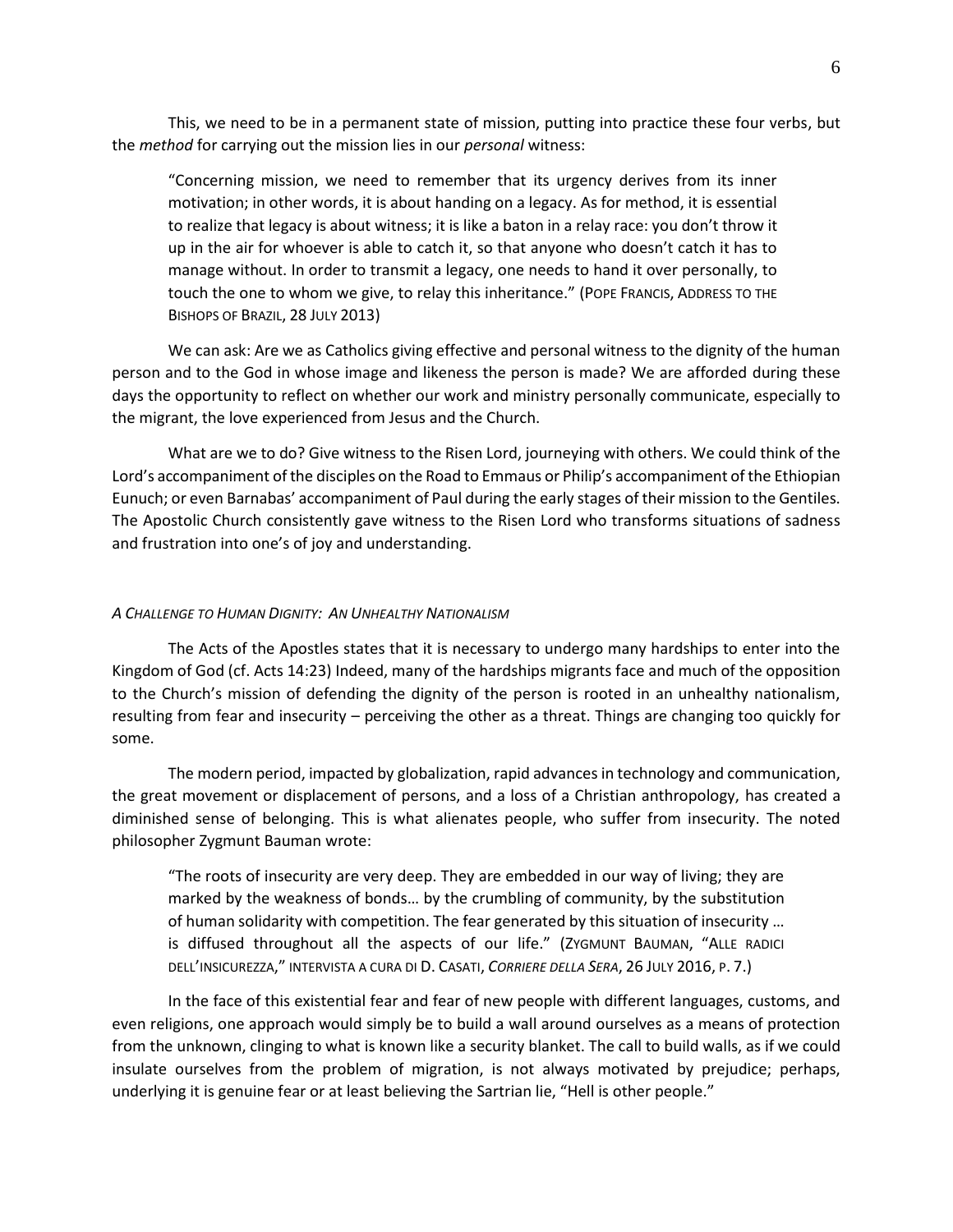A physical barrier with a "Keep Out!" sign is not a true solution. That is, it would never rid people of loneliness, interior fear, or fear of the unknown. To keep others out, especially by building walls, remaining closed in on oneself, seems not only to be an affront to human dignity but also suggests that dialogue is impossible. It reflects hopelessness. It is this attitude that the Pope rejects when he says: "Where there is a wall, there is a closed heart. We need bridges, not walls!" (POPE FRANCIS, ANGELUS ADDRESS, 9 NOVEMBER 2015)

Of course, each nation has its own distinctive characteristics and culture. The Church recognizes the importance of national sovereignty and culture, which constitutes the guarantee for the preservation of the identity of a people and expresses and promotes its *spiritual sovereignty*. Nevertheless, the Church distinguishes a healthy patriotism from an unhealthy nationalism. The fact that some perceive differences and the reality of the "other" as a threat can lead to cycles of violence, obscuring the fundamental commonality that we share as persons.

The antidote to an unhealthy nationalism is solidarity, which "entails the awareness of being part of a single body, while at the same time involving a capacity on the part of each member to 'sympathize' with others and with the whole."

While the Church is supportive of patriotism and cultures, she rejects a type of nationalism which is closed to other peoples and cultures, based on racial, ethnic and religious difference. As a remedy, she proposes a culture of encounter and solidarity which can serve as the basis of mutual enrichment.

In September 2018, when being interviewed, the Holy Father said:

"Nowadays migrants represent a great challenge for everyone. Poor people that move frighten well-off communities especially. Yet a peaceful future for humanity does not exist if not in the welcoming of diversity, solidarity, in thinking of humanity like one unique family. It is natural for a Christian to recognize Jesus in every person. Christ Himself calls upon us to welcome our migrant and refugee brothers and sisters with arms wide open, perhaps taking part in the initiative that I launched in September last year: Share the Journey. The journey, in fact, is made of two: those who come to our land, and we who go toward their heart to understand them, understand their culture, their language, without ignoring the current context. This would be a clear sign of a world and a Church that try to be open, inclusive and welcoming; the Church becomes a mother who embraces everyone in the sharing of a common journey." (POPE FRANCIS, INTERVIEW WITH IL SOLE 24 ORE, 7 SEPTEMBER 2018)

Implied here is that in addition to solidarity, we must be men and women of dialogue. At the heart of dialogue is the communication of one's own life and faith to others. It is a sharing of the existence of others in one's existence. It is about a mutual sharing of persons that deals with living. As Catholics, our dialogue should express the lived-Christian experience, not as a type of moralism, but as a grace received from our encounter with Christ.

A culture of solidarity and encounter requires an openness to the other manifested in dialogue. In his encyclical letter on ecumenical dialogue, Pope John Paul II wrote:

"Dialogue is an indispensable step along the path *towards human self-realization*, the selfrealization both of *each individual* and *of every human community*. Although the concept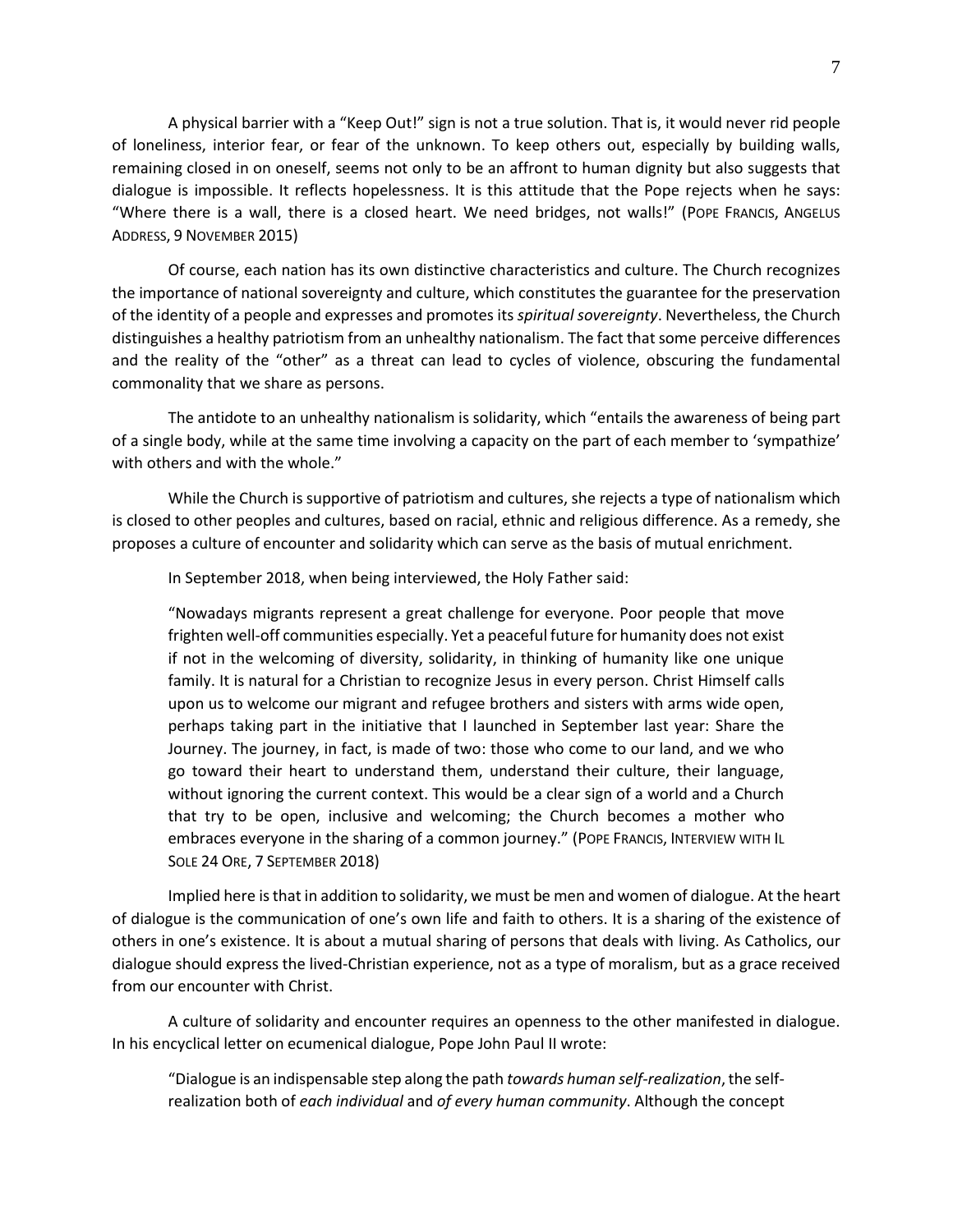of dialogue might appear to give priority to the cognitive dimension, all dialogue implies a global, existential dimension. It involves the human subject in his or her entirety …" (POPE JOHN PAUL II, ENCYCLICAL LETTER *UT UNUM SINT*, 25 MAY 1995, 28)

Dialogue is sometimes criticized as not yielding tangible results. People gather, talk, and listen, but in the end, things remain the same. It is important to keep in mind the goal of dialogue: to help shape and form a more just society – "to devise a means for building consensus and agreement while seeking the goal of a just, responsive, and inclusive society."

Dialogue demands not compromising one's essential convictions but having a fundamental openness to others. The Holy Father writes:

"True openness involves being steadfast in one's deepest convictions, while at the same time being 'open to understanding those of the other party' and 'knowing that dialogue can enrich each side.'" (*EVANGELII GAUDIUM*, 251; CF. JOHN PAUL II, *REDEMPTORIS MISSIO*, 7 DECEMBER 1990, 56)

The fruitfulness of the dialogue will be seen in the transformation of those engaged in dialogue. Therefore, we need a Church that *accompanies* migrants and others on their journey. During the process of accompaniment, there is time for dialogue, which is more than mere listening. It involves valuing the other, treating the other as a brother or sister, rather than an enemy.

Dialogue and accompaniment take time. I would add that in order to be fruitful, they also need the Holy Spirit, the Counselor, who prompts and guides us, who tells us what to say and how best to say it. It is the Spirit who also brings Comfort to those who are hurting. Who knows where the Spirit of God will lead, if we are open? Nevertheless, Jesus does give us some indication: "When the Spirit comes, who reveals the truth, he will lead you into all truth." (John 16:13)

Through dialogue, we should discover some *meaningful* responses to the questions - What should we do? *and* What type of Church should we be?

## *CONCLUSION*

In summary, I would answer by affirming human dignity and by witnessing concretely to the love that comes to us in Christ Jesus, specifically through the care and respect we show toward those to whom we minister. It is my sincere hope that during this 2019 Convening, you might all reflect on how we as a Church can respond to the Holy Father's call to welcome, to protect, to promote, and to integrate our brothers and sisters. But as I said earlier, putting these four verbs into practice and seeking to defend human dignity through solidarity and personal witness helps us to realize that the issue of migration is an issue that involves all of humanity – not just migrants and refugees.

I must confess that I have had to revise my conclusion to this keynote address, because this past Monday, the Holy Father's 2019 Message for the World Day of Migrants and Refugees, which is to be held on September 29<sup>th</sup>, was released. Its title is translated, "It's not just about migrants and refugees." While we have gathered at this Convening to discuss this theme, the Holy Father gives us seven ways to think about this problem to help us understand that what we are doing here is much broader and really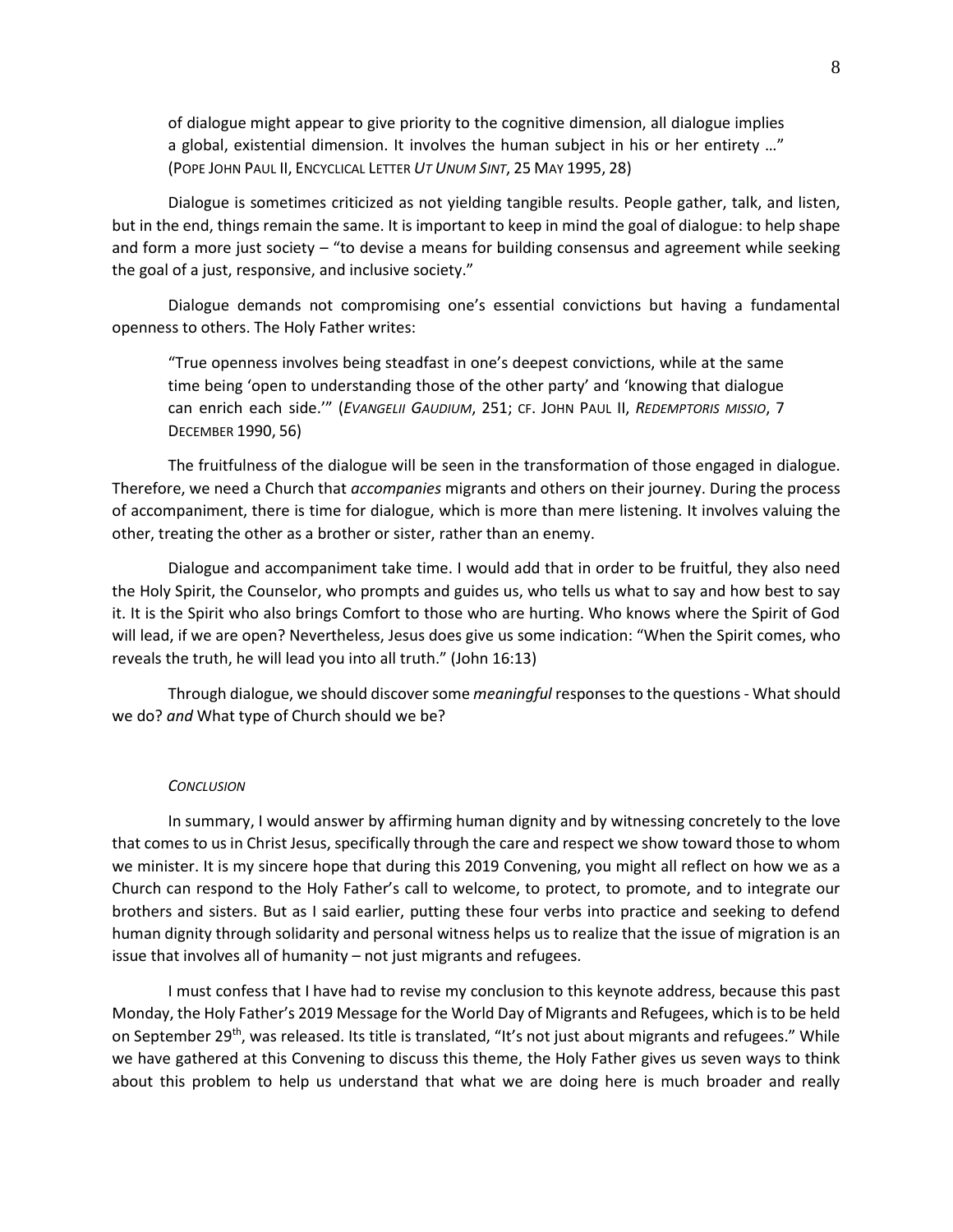concerns humanity, and so I want to conclude by briefly describing what he says as food for thought as we reflect and share throughout the coming days.

First, he notes that this issue is also about our fears. The fears that many people have in the face of the challenges of migration are real, but we cannot allow fear to dictate our every action. In particular, we cannot allow our fears, even legitimate ones, to deprive us of the opportunity to meet others, to be enriched by them, and to encounter Christ in the stranger or even help them to encounter Christ in us.

Second, the issue is not just about migrants, it is about charity. Through works of charity, we demonstrate our faith, and perhaps, we do this in the greatest way, when we minister to those who are unable to reciprocate. Think of the tremendous witness of Mother Teresa of Calcutta and her sisters who ministered to the "poorest of the poor."

Third, it is not just about migrants, it is about our humanity. Here the Holy Father reflects on the story of the Good Samaritan and the need to develop compassion, urging us to be a "neighbor" to another, recognizing their suffering and acting immediately to soothe, heal, and save. In doing so, not only do they benefit, but we ourselves grow in virtue, in our humanity.

Fourth, it is not just about migrants, it is also a question of seeing that no one is excluded. The Holy Father laments that today's world, particularly economic practices, tend to be more elitist and exclusive, with rich getting richer and the poor become poorer. Wars are often responsible for the displacement of people, and the economic "benefits" of weapons productions and sales seldom trickle down to the poor and to the displace persons. The Church, on the other hand, earnestly desires the integral growth of the person and economies that are inclusive rather than exclusive.

Fifth, it is not just about migrants, it is about putting the last in the first place. Here the Holy Father refers to Mark 10:43-44: *Whoever wishes to be great among you will be your servant; whoever wishes to be first among you will be the last and slave of all*. Today, the rampant individualism in society fosters a "Me First" attitude, but this contrary to the Christian spirit and Christian way of life. Many of you, in fact, in your daily labors do put others, including migrants, first, ahead of yourselves, but it is our collective task to help our fellow Catholics and Christians to adopt this biblical attitude of service, placing ourselves last.

Sixth, it is not just about migrants, it is about the whole person, about all people. Here the Holy Father echoes what I said earlier about the dignity of the human person, writing, "In every political activity, in every program, in every pastoral action, we must always put the person at the center, in his or her many aspects, including the spiritual dimension." Beyond economic development, our task is to work for the integral development of the whole person.

Seventh, it is not just about migrants, it is about building the city of God and man. Modern society is deluded in its thinking that technological and consumeristic "progress" can continue without limits. Migrants are not simply a problem to be solved, with money or technology, rather they are persons to be welcomed, respected, and loved. Therefore, when we work to help them, we are actually working to build a more just society, reflective of our "common home", as we look forward to our collective journey toward the new and eternal Jerusalem.

In effect, the Holy Father invites us to share the journey with those who are in darkness and despair, warming their hearts with the Word of Life, so that those who are wandering in darkness, guided